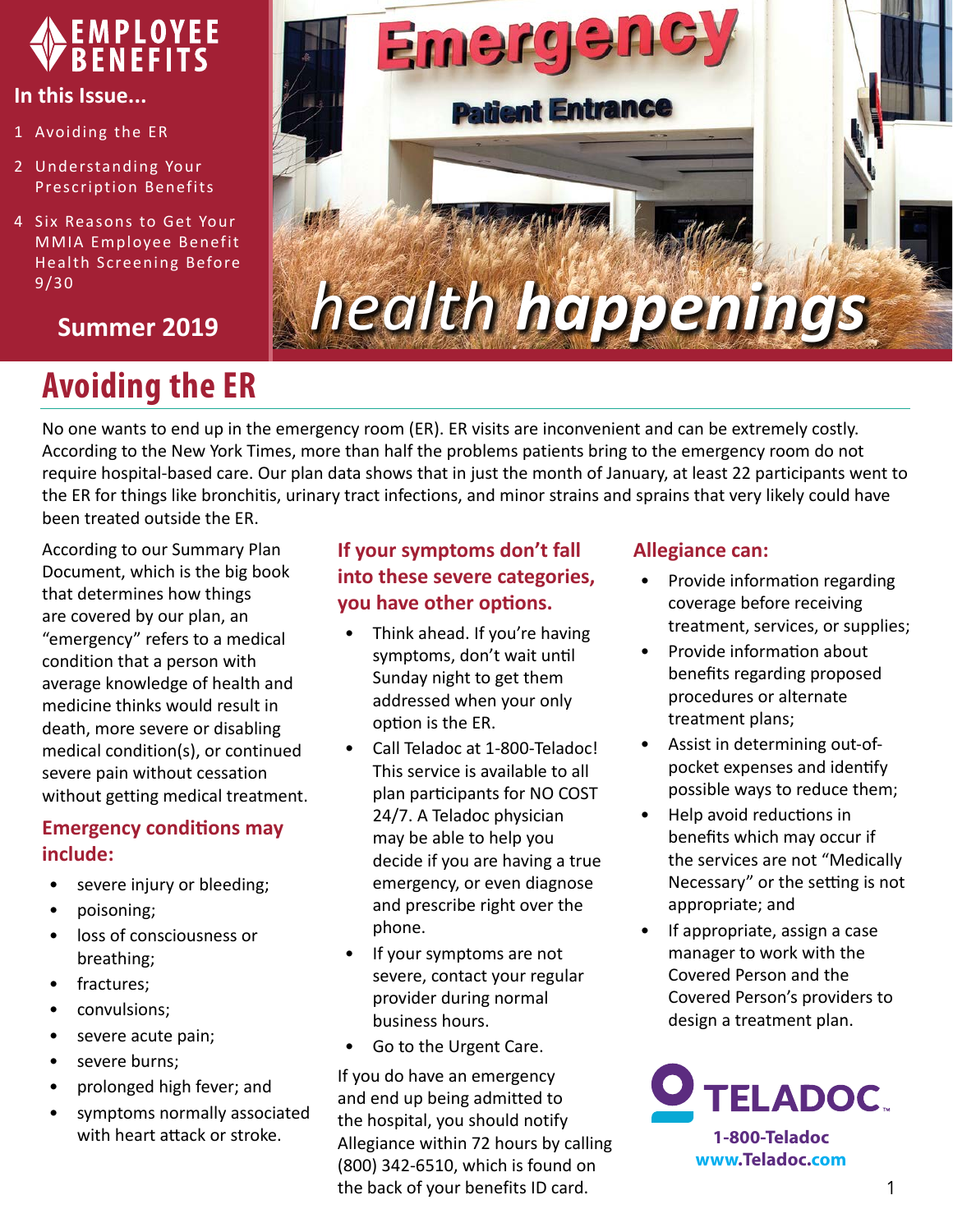# <span id="page-1-0"></span>**Understanding Your Prescription Benefits**

MMIA Employee Benefits offers our cities and towns comprehensive prescription drug benefits, which aim to provide participants with the medication they need at the best possible cost. Remember, you are part of a self-funded pool, so managing the cost of prescriptions helps keep your monthly rates stable.

In order to provide participants with top-level drug benefits for your self-funded plan, MMIA contracts with a pharmacy benefit manager (PBM) called ProAct.

## **ProAct preforms the following functions:**

- processes pharmacy claims;
- provides 24-hour customer service;
- manages our formulary, which determines which drugs fall in which level of benefit;
- processes Prior Authorization and exception requests;
- offers a no-cost diabetic testing supplies program. Sign up at [www.ProactRX.com](http://www.proactrx.com) by clicking on "Diabetes Management Program" in blue on the right side of the screen;
- works to protect participants from the opioid drug crisis; and
- offers lower-cost mail order drug options.

## **Call ProAct!**

It's very important to take the medications your doctor prescribes. If you ever have a question or problem regarding your prescription drug benefits, call ProAct right away – even when you're still at the pharmacy!

• **ProAct Pharmacy Benefit Manager**: Prescription claims, formulary questions, free diabetic testing supplies – 1-877-635-9545 | [www.ProactRX.com](http://www.ProactRX.com)

## **Your Benefit**

Participants have one of the following prescription benefits. Your city/town chooses one option on everyone's behalf.

|                                       | <b>Copay Option</b> | Percentage<br><b>Option</b>                                  | <b>Bozeman</b><br><b>Custom Plan</b>     | <b>Kalispell</b>             | <b>Great Falls</b>                    |
|---------------------------------------|---------------------|--------------------------------------------------------------|------------------------------------------|------------------------------|---------------------------------------|
| <b>Deductible</b>                     | N/A                 | Included in<br>medical                                       | $$125$ per<br>person/\$250 per<br>family | $$300$ per<br>covered person | $$100~\mathrm{per}$<br>covered person |
| <b>Generic</b>                        | \$4                 | Deductible<br>waived. Plan<br>coinsurance %<br>applies       | 30% to a max of<br>\$50/prescription     | $$10$ copay                  | $$10$ copay                           |
| <b>Brand</b><br><b>Formulary</b>      | \$20                | Deductible<br>applies, then<br>plan coinsurance<br>% applies | 40% to a max of<br>\$50/prescription     | \$20 Copay                   | $$30$ copay                           |
| <b>Brand Non-</b><br><b>Formulary</b> | \$50                | Deductible<br>applies, then<br>plan coinsurance<br>% applies | N/A                                      | \$40 Copay                   | \$50 Copay                            |

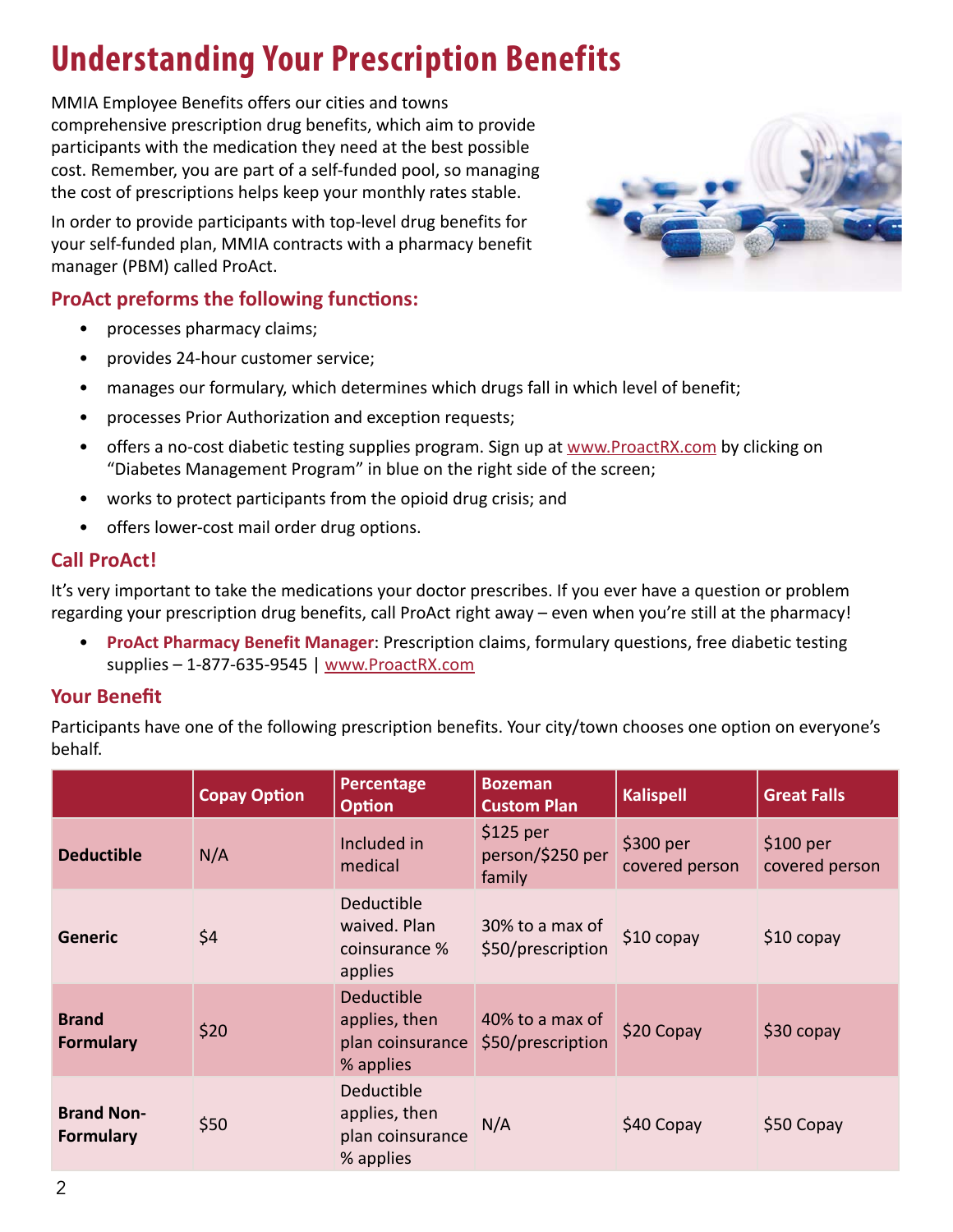#### **Understanding the Levels**

| <b>Level</b>               | <b>Cost</b> | <b>About</b>                                                                                                                                                              |  |
|----------------------------|-------------|---------------------------------------------------------------------------------------------------------------------------------------------------------------------------|--|
| <b>Generic</b>             | \$          | Same as brand-named equivalent in dosage, safety,<br>effectiveness, etc.<br>Much cheaper to you and the pool                                                              |  |
| <b>Brand Formulary</b>     | \$\$        | Usually more expensive<br>If available, consider MMIAS cripts (refer to<br>www.MMIAScripts.com) at no cost to you                                                         |  |
| <b>Brand Non-Formulary</b> | \$\$\$      | Even more expensive<br>Always has generic or formulary alternative<br>If available, consider MMIAScripts (refer to<br>$\bullet$<br>www.MMIAScripts.com) at no cost to you |  |
| <b>Specialty</b>           | \$\$\$\$\$  | Highest cost<br>Requires special handling<br>Must go through Noble Specialty Pharmacy                                                                                     |  |
| <b>Excluded</b>            | \$\$\$\$\$  | Not covered by plan - effectiveness/cost                                                                                                                                  |  |

#### **Exceptions**

If your doctor prescribes an excluded drug, there is likely an alternative available. If you have a reason you cannot take the alternative, have your provider contact ProAct. Our formulary makes limited exceptions based on clinical documentation.

#### **Other Pharmacy Resources**

- ProAct Mail Order Pharmacy: 1-866-287-9885 | [www.ProActPharmacyServices.com](http://www.ProActPharmacyServices.com)
- Ridgeway Mail Order Pharmacy: 1-800-630-3214 | [www.RidgewayRX.com](http://www.RidgewayRX.com)
- Noble Specialty Pharmacy: 1-888-843-2040 | [www.NobleHealthServices.com](http://www.NobleHealthServices.com)
- MMIAScripts: No-Copay International Mail Order Prescriptions | 1-866-488-7874 | [www.MMIAScripts.com](http://www.MMIAScripts.com )